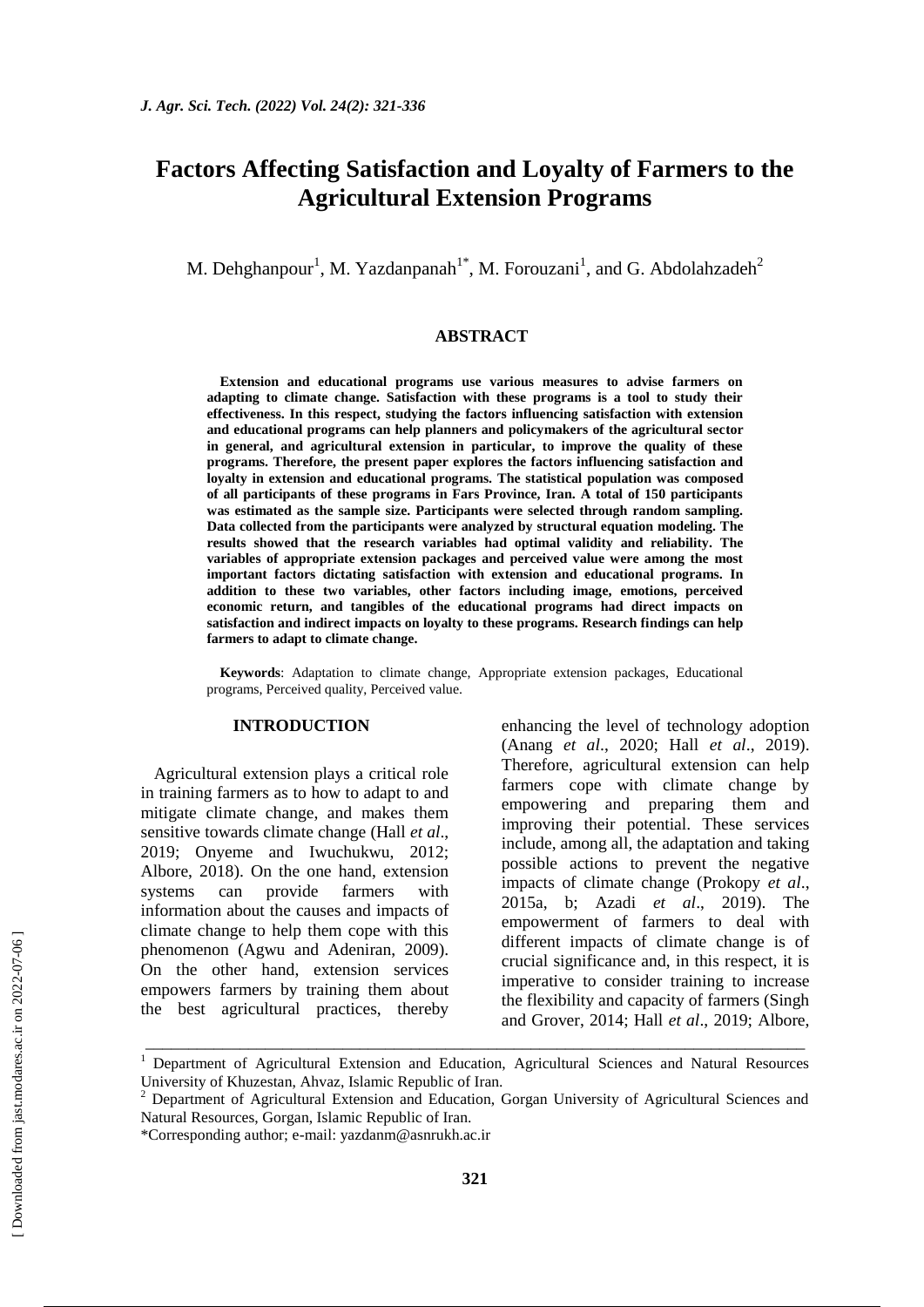2018). Therefore, training and extension programs to adapt to climate change are an integral part of agricultural extension. Agriculture extension will play its role through sensitizing and educating farmers on how to mitigate and adapt to climate change (Onyeme and Iwuchukwu, 2012). In addition, agricultural extension services increase technology adoption by providing training on best farming practices. Agricultural extension can also help farmers cope with climate change through empowerment, preparation and capacity building. These services include adaptation and implementation of precautionary measures to prevent the negative effects of climate change (Singh and Grover, 2014). Empowering farmers to deal with various forms of climate change risk is very important and, to achieve this, special attention should be paid to teaching options to increase their flexibility and capacity building.

Providing extension services faces different challenges; for example, one of the agricultural extension challenges is inaccurate design of programs and messages in most developing countries. Even where agricultural extension services are available, many smallholders may not use them because these programs are not designed to meet the specific needs of farmers. As a result, many smallholder farmers do not seek extension services. Therefore, poor use of technologies and extension services is not only the result of farmers' reluctance to use them, but it is also rooted in poor methods of providing extension services, the recruitment of inappropriate staff, and/or the lack of proper equipment and materials (Anang *et al*., 2020; Mutimba, 2014). In addition, assessing the effectiveness or impact of extension services on technology adoption, productivity, or income of farmers is very challenging because access to information as one of the factors contributing to these results is difficult (Niu and Ragasa, 2018).

The level of customer satisfaction is one of the most important factors in assessing quality and service during the development of a certain product or service (Li *et al*., 2014). Furthermore, the level of customer satisfaction with services is an important factor in developing a service system that satisfies the needs of the target group in a fast and low-cost manner (Yazdanpanah *et al*., 2009). Satisfaction is defined as a person's feeling of pleasure or disappointment resulting from compared to his or her expectations in relation to a product's perceived performance or outcome (Wahyudi *et al*., 2019). When the client is not satisfied with the services provided, the organization is not efficient and effective. In particular, this is important for public and governmental organizations. In the context of full competition, if clients are able to choose among different options, their satisfaction will be determined by the demand level and the performance and efficiency of services will be assessed accordingly. However, when a service is provided by a particular public or private organization, clients' satisfaction is measured to assess the organization's efficiency and effectiveness (Yazdanpanah *et al*., 2013).

In agriculture, too, in attempts to assess performance, focus is placed on farmers' satisfaction in addition to investment return (Ao *et al*., 2017), so, farmers' satisfaction is a major indicator of sustainability, which is the main goal of scientific research and planning (Elias *et al*., 2016). There are other important reasons why it is crucial to measure farmers' satisfaction. First, farmers are the target users of the program, so, they should have the right to assess the performance of the program. Second, farmers are the end-users who have their own experiences with the program, but these experiences are not shared with the nonusers. Third, the sustainability of the program depends on farmers' willingness to keep participating, which reflects their satisfaction (Elias *et al*., 2016). Thus, measurement of customer satisfaction has turned into a primary concern of managers of organizations (Sedghi *et al*., 2009). If the factors affecting satisfaction are recognized,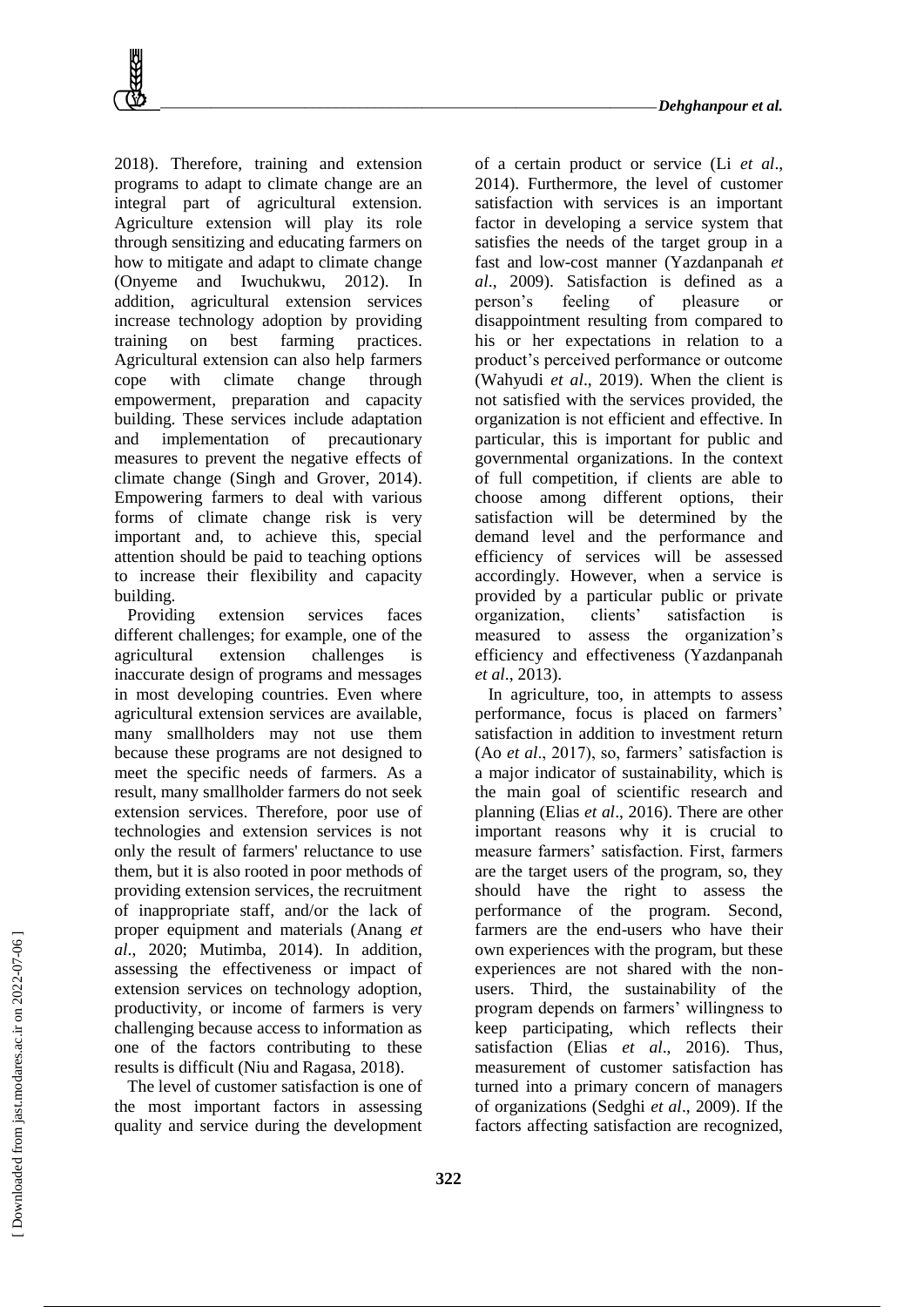one can strengthen the positive constructs and mitigate the negative constructs. Then, demand will rise and this will move the agricultural sector towards a safer, more comfortable, and faster environment for development and prosperity (Yazdanpanah *et al*., 2009). Futuremore, farmers' loyalty to the extension services and their intention to re-participate in future programs is an index of success. Intention to participate in future programs means that past and current programs fit well with the farmers' needs and expectations and reveals that the extension organization is working well, with the right targets (Rahimi and Yazdanpanah, 2014; Yazdanpanah *et al*., 2013).

The review of the literature shows that various theories have been used to explore the factors underpinning customer satisfaction, including the SERVOUAL model (Parasuraman *et al*., 1985) and national satisfaction indicators such as those for Sweden (Fornell, 1992), the American (Fornell *et al*., 1996), Europe (Andreassen and Lindestad, 1998), and Norway (Andreassen and Lindestand, 1998). Also, some studies have focused on satisfaction with extension services (Elias *et al*., 2016; Ragasa and Mazunda, 2018; Ragasa and Niu, 2017), but they are limited and need to expand. Thus, the present study aimed to identify factors influencing farmers' satisfaction with the extension programs and their loyalty. The contributions of the research are the adaptation of customer satisfaction models to extension-educational programs and the use of broader variables in addition to the variables of satisfaction indicators. However, past studies have not paid enough attention to farmers' satisfaction with agricultural extension programs in Iran. Therefore, this study examined agricultural extension program users' overall satisfaction with the extension service and identified the relationship between level of satisfaction and loyalty, and other variables.

In addition, studies show that climate change and fluctuations have severely affected agriculture in Fars Province, and forecasts indicate an intensification of climate change in this province. In the form of ECHAM5 model and under C3M45 scenario, it is expected that the temperature of the central zone of Fars Province in the period 2011-2040 will increase by 0.55°C (1.5%). During the same period, the average rainfall will decrease by 44.18 mm (13%). The range of temperature and precipitation changes is not limited to the central part of the province and according to the IPCM4 model and under climate scenarios A1B, A2, and B1, the northern and southern regions of the province will experience an increase in average temperature and a decrease in precipitation. Therefore, the forecasts indicate that hot and dry conditions will prevail over Fars Province in the coming decades. Obviously, interventions related to the management of the agricultural system should be planned in such a way that not only reduce greenhouse gas emissions but also increase agricultural production, improve living standards and resilience of farming households against future climate change (Karimi *et al*., 2018). Therefore, this study investigated the factors affecting the satisfaction and loyalty of farmers in Fars Province.

### **MATERIALS AND METHODS**

#### **Conceptual Framework**

The conceptual framework of this study consists of ten constructs that start with perceived product/service quality (Figure 1). A variable that is common among most satisfaction indicators is perceived product/service quality. Perceived quality is the difference between a customer's expectations or wishes (expected services) and his or her perception (perceived services). Furthermore, quality is what the customers say. In other words, product/service quality results from the customer's perception only after its consumption. As such, quality is the overall long-term assessment of products/services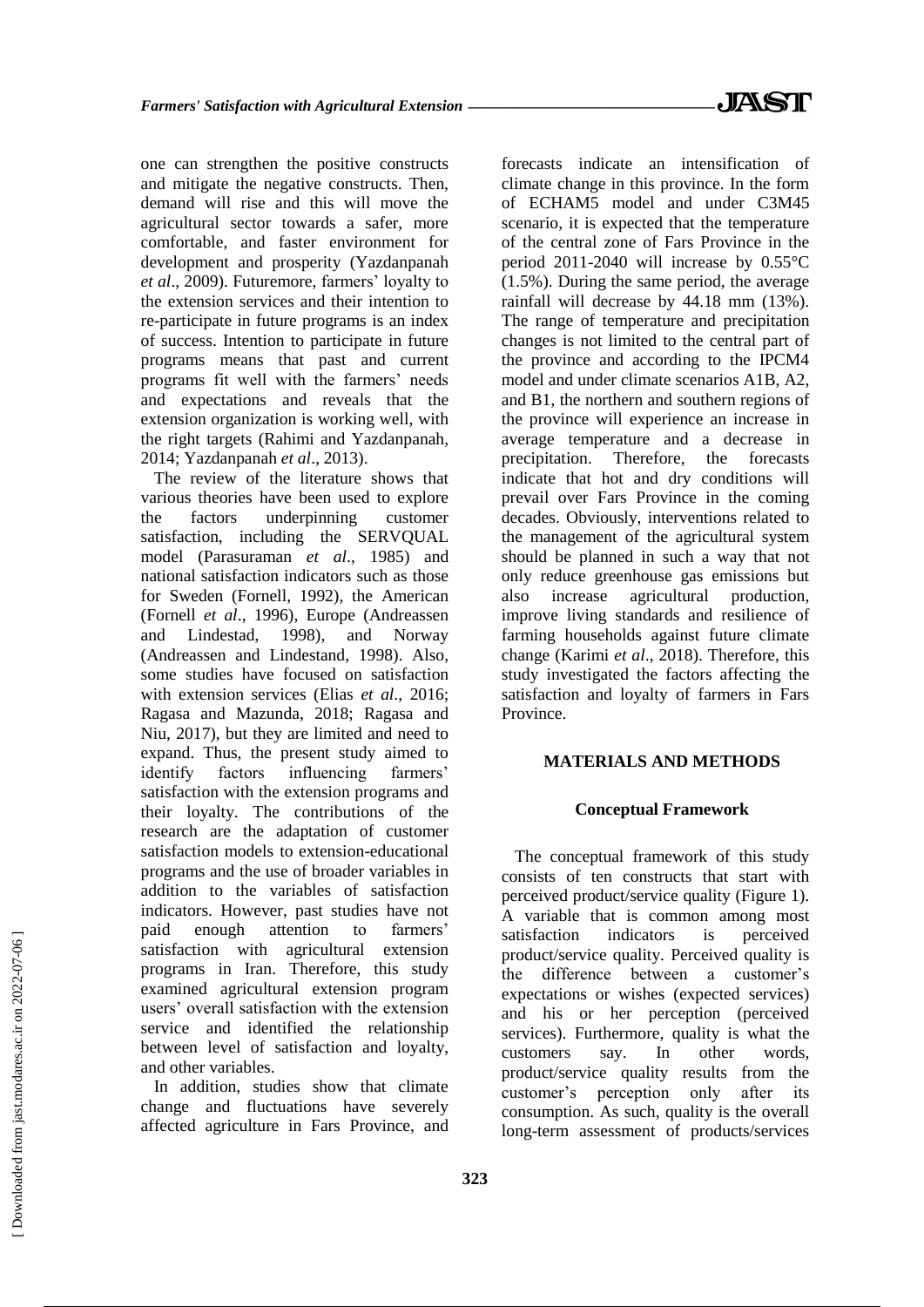

**Figure 1**. The conceptual model of the factors affecting satisfaction and loyalty.

provided to the customers and it can predict customer satisfaction (Wahyudi *et al*., 2019). Perceived value can be very informative about customer perception of product/service, because price is a significant component of perceived value and is an important cause of satisfaction (Ajami *et al*., 2018).

Rouzaneh *et al*. (2020) define perceived value as the overall assessment of how a product is classified by a customer based on his/her perceptions. In other words, according to Lam *et al* (2004), perceived value can be regarded as perceived benefits from all costs. These costs may include its price as well as psychological costs and customer endeavor costs.

In addition, Rouzaneh *et al*. (2020) point out that perceived value is related to quality, perceived quality of a product/service, and the price paid for the product/service. Value is thus defined as the relationship between price and quality. When increases are expected in both variables, an increase can be expected in customer satisfaction. Overall, perceived value reflects the perceived quality of a product versus its

price. In other words, value is defined as the ratio of perceived quality to the price (Ciavolino and Dehlgaard, 2007).

In the Norwegian satisfaction index, the variable of image was introduced for the first time. Image refers to brand and customer relation type, which results from the brand and/or product (O'Loughlin and Coenders, 2002). Image pertains to the outward prestige of the product/serviceprovider organization to customers. In other words, the customer opinion as to the successful performance of an organization in the past forms its credibility among them (Zamani *et al*., 2009). According to Kuo and Ye (2009), corporate image is related to institution credibility. Also, Martensen *et al*. (2000) state that image is a critical factor in the customer satisfaction model, so, image is expected to have a positive effect on satisfaction and loyalty.

Satisfaction will be non-sense if there is no strong emotional connection. Seemingly, most people feel that affection (moods, feelings, and emotions) can influence their decisions and thinking manner at least in certain conditions (Chatzigeorgiou *et al*.,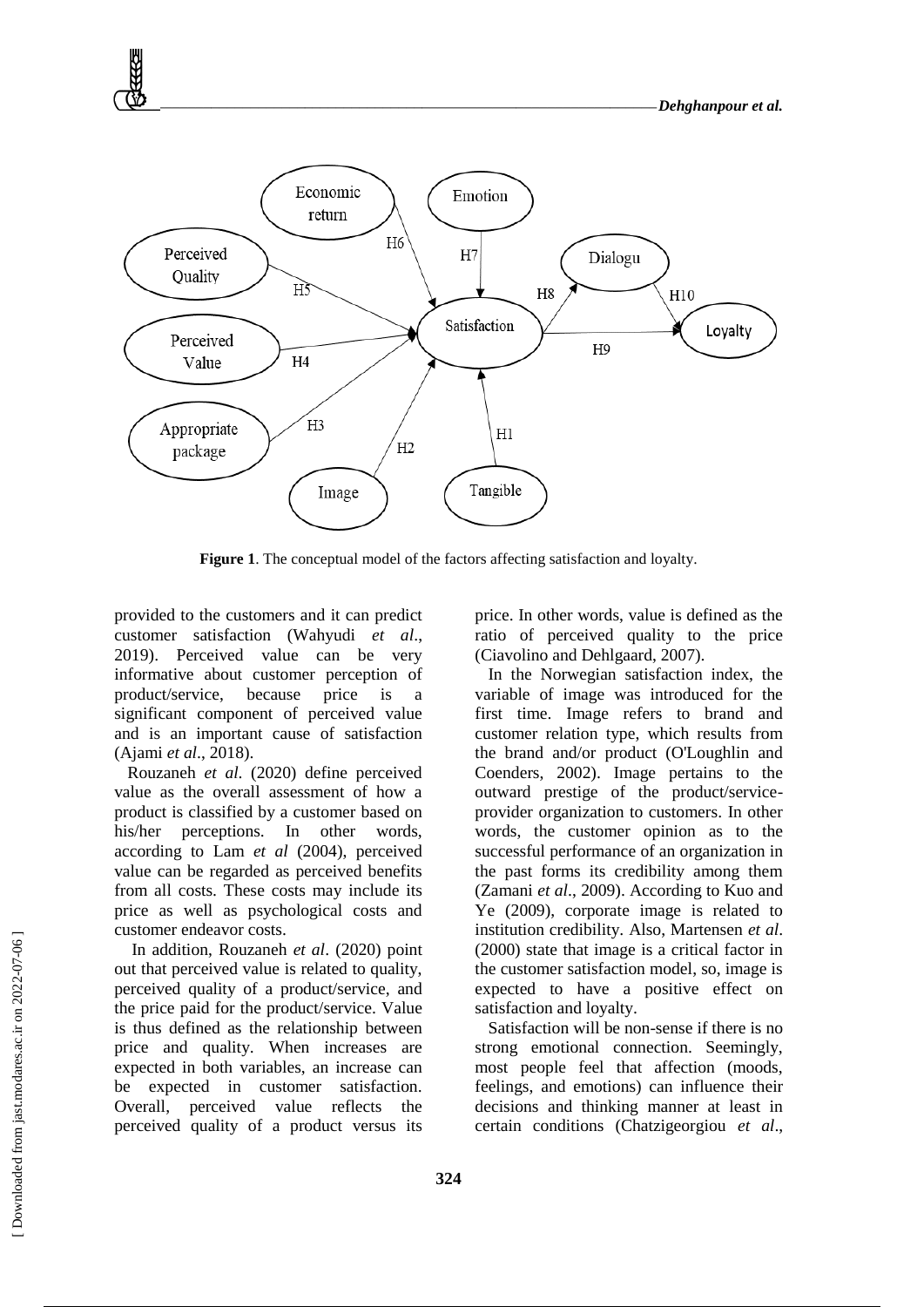2009). Emotions are divided into two groups: positive and negative (Rahimi Feyzabad and Yazdanpanah, 2014). The positive and negative emotions of learners about informal training courses are associated with the construct of feelings (Tu *et al*., 2011). According to Chatzigeorgiou *et al*. (2009), emotions are directly involved in the formation of satisfaction and influence the impact of perceived service quality on customer satisfaction.

The economic return of a service is the key determinant of satisfaction. Among these results, perceived economic return is a primary constituent. Advantages should be regarded as one of the most important investments of service providers, which optimize users' performance, provides them with opportunities for financial success, and acquiring a sustainable competitive advantage. Therefore, perceived economic return affects farmers' satisfaction positively after receiving extension services such as farmer's productivity, farmer's income, food self-sufficiency, capability to produce capital products, and capability to analyze costs (Elias *et al*., 2016). The appropriate extension packages is another factor that affects satisfaction with extension and educational programs. According to Elias *et al*. (2016), if the extension and educational programs are need-based, market-based, available, and economic, individuals will be more satisfied with them.

According to Lotfy and Adeeb (2016), the variable of tangibles, i.e. physical features, predicts satisfaction with commodities/services. Douglas *et al*. (2008) argue that tangibles are the physical characteristics of services, exemplifying it in the appearance of facilities and environment including the equipment used as an educational aid or in the appearance of staff and educators.

Loyalty is a dependent variable in the model and can be a measure of profitability (Ciavolino and Dahlgaard, 2007). Oliver (1999) defines loyalty as the deep commitment of a customer to repay for a product, brand, or service continuously in the future, even if situational and marketing impacts are potentially adequate to change his or her behavior. Customer loyalty can be measured by intention to re-purchase and customer sensitivity to price volatility in the future. Satisfaction is directly and positively related to customer loyalty. Finally, loyalty, as a result of satisfaction, is assessed from two different perspectives. The first is based on the assessment of the customer's repurchase, and the second is to assess how price changes may influence decisions on purchasing a product/service (Ajami *et al*., 2018). Loyalty is also measured by the intention to re-pay and intention to recommend products/services to others (Ciavolino and Dahlgaard, 2007).

Based on the Switzerland National Index, a new variable – namely, customer dialogue – is influenced by satisfaction and can influence loyalty to services. In fact, customer dialogue is reflected in making verbal contact or relationship with the production organization (or service provider), ease of dialogue with the customer, and/or satisfaction with the dialogue (Sedghi *et al*., 2009).

Based on the review of the literature, the research hypotheses were developed as below. Figure 1 displays the conceptual framework of the factors underpinning satisfaction.

H1: Tangible influences satisfaction positively.

H2: Image influences satisfaction positively.

H3: appropriate extension packages influences satisfaction positively.

H4: Perceived value influences satisfaction positively.

H5: Perceived quality influences satisfaction positively.

H6: Economic return influences satisfaction positively.

H7: Emotions influence satisfaction positively.

H8: Satisfaction influences dialogue positively.

H9: Satisfaction influences loyalty positively.

 [\[ Downloaded from jast.modares.ac.ir on 2](https://jast.modares.ac.ir/article-23-41193-en.html)022-07-06 ] Downloaded from jast.modares.ac.ir on 2022-07-06]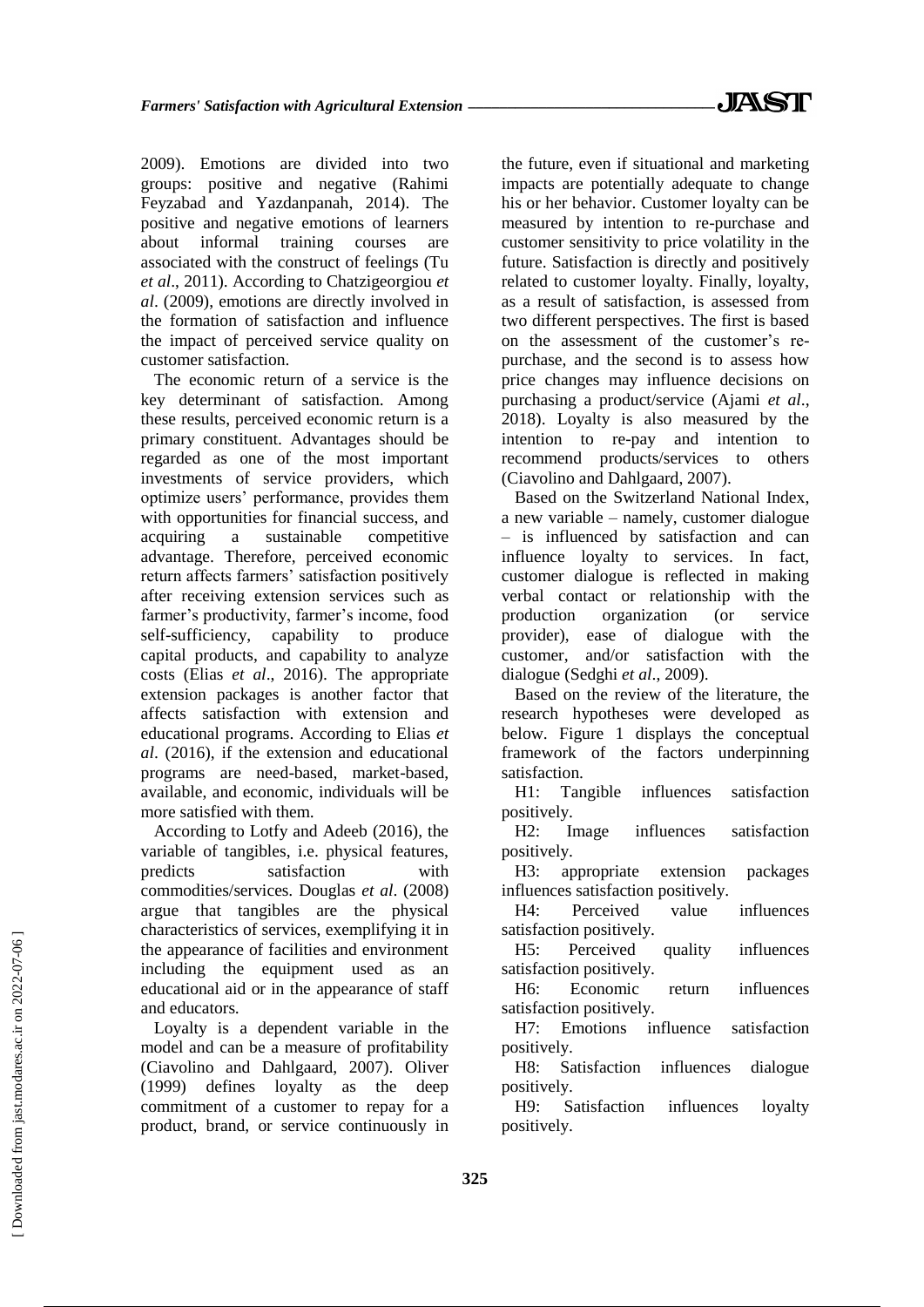H10: Dialogue influences loyalty positively.

The research was an applied research in terms of objective and a survey in terms of data collection methodology.

The study area was the city of Marvdasht, located in the Fars Province, 40 km to Shiraz, and its climate is mountainous. According to the 2016 census, the population of this county was 323434 Marvdasht is currently the second most populous city and the fourth largest city in Fars Province and is expanding rapidly. Marvdasht City by producing 2% of horticultural, livestock and agricultural products of the country??? has become one of the most important production poles in Fars Province, as well as Iran.

The statistical population was composed all of farmers (N= 250) in Marvdasht County who had attended climate changerelated extension and educational programs in the last three years (2017-2019).

The sample size was determined to be 150 individuals by Krejcie and Morgan's (1970) table. They were taken by random sampling.

The data collection instrument was a selfdesigned questionnaire, which had two sections. The first section asked about the demographic and economic features of the farmers. It used some open-ended questions. In the second section, the variables of the satisfaction model were measured by items based on a 5-point Likert scale (very low, low, moderate, high, and very high). The dependent variable was farmers' satisfaction with extension and educational programs. The validity of the questionnaire was confirmed by a panel of agricultural experts including 3 faculty members of the Department of Agricultural Extension and Education at Agricultural Sciences and Natural Resources University of Khuzestan and officers of Jihad-e Agriculture Organization of Fars Province

In addition, in a pilot study, the questionnaire was administered to 30 individuals outside the research population to calculate Cronbach's Alpha. The coefficients of Cronbach's Alpha showed that the research variable had very good to excellent reliability. Table 1 presents Cronbach's Alpha and examples of the items included in the questionnaire.

The conceptual model of the research was examined by Structural Equation Modeling (SEM) in the AMOS20 software package.

Before assessing the relationships of the variables based on the structural models using the measurement model, the convergent and discriminant validities of the research instruments were checked by maximum likelihood estimation.

#### **RESULTS**

The descriptive results showed that the farmers had an average age of 44.48 years (SD= 12.53). The youngest was 16 and the oldest 70 years old.

Twenty-five participants (16 percent) were female and 125 (83 percent) were male. Among the participants, 69 (45.3 percent) had non-farming jobs and 81 (54 percent) did not have a second job or income. In addition, one individual did not answer this question. The participants had at least one year and at most 58 years of experience in farming with an average of 20.63 years. The average distance of the respondents' from the location of the educational classes or the closest Agricultural Service and Jihad Center was 15.16 km with a minimum of 1 km and a maximum of 150 km. About half of the respondents were members of farmers' cooperatives (Table 2).

Based on the results of descriptive statistics, the average scores of the research variables were in the range of 3.21-3.72 (of 5), so, all variables had an average score of higher than moderate. The satisfaction of participants with the extension and educational programs was, on average, 3.71, implying that the participants were partially satisfied with these programs. Also, the average scores for image, perceived value, perceived quality, tangibles, emotions, perceived return, appropriate extension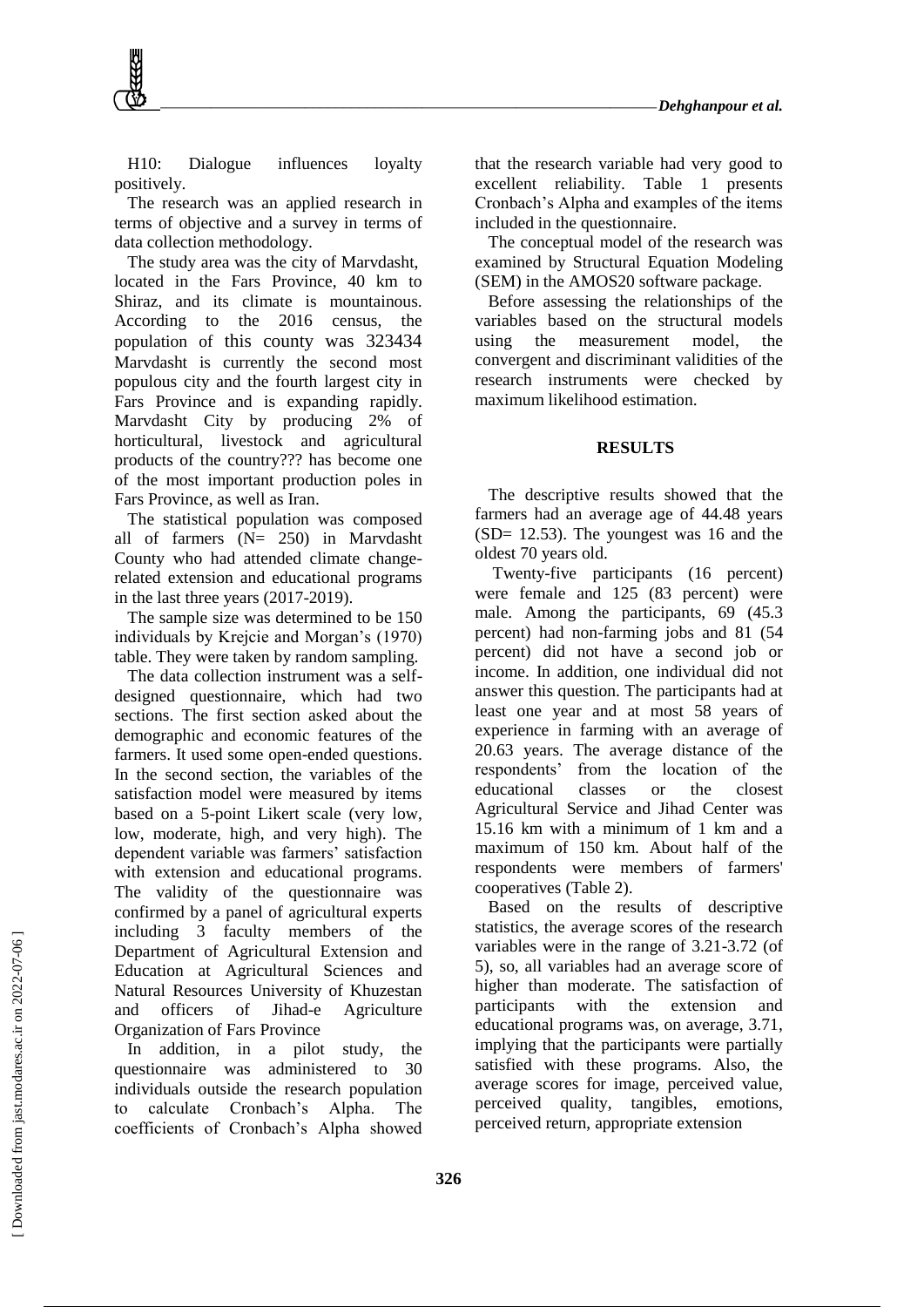

**Table 1.** Survey questions and reliability coefficients.

| Items                                                                                                               | Cronbach's Alpha |
|---------------------------------------------------------------------------------------------------------------------|------------------|
| Image                                                                                                               | 0.86             |
| I have a good perspective on Agricultural Jihad Organization and its educational programs.                          |                  |
| I have a good opinion on the educational courses held by Agricultural Jihad Organization.                           |                  |
| Other farmers have a good opinion about Agricultural Jihad Organization.                                            |                  |
| My farmer friends have a good opinion about Agricultural Jihad Organization.                                        |                  |
| Perceived value                                                                                                     | 0.69             |
| Overall, I think that attending these courses is very valuable.                                                     |                  |
| I think that my attendance at these courses is very valuable and useful.                                            |                  |
| From an economic perspective, attending training courses of climate change has increased profitability for me.      |                  |
| Tangibles                                                                                                           | 0.88             |
| The location of the training classes is big enough and has no problems with light, aeration, and noise.             |                  |
| Chairs in the course location are appropriate and I feel comfortable on them.                                       |                  |
| The physical facilities of the centers are attractive.                                                              |                  |
| The classrooms and course locations have attractive decorations.                                                    |                  |
| Emotions                                                                                                            | 0.86             |
| Attending training courses improves my morale to work and tolerate more farming problems.                           |                  |
| Attending these training courses has made me feel better about my profession.                                       |                  |
| Attending these training courses has made me feel delightful about my profession.                                   |                  |
| Attending these training courses has calmed me down.                                                                |                  |
| Economic return                                                                                                     | 0.88             |
| My farm income has increased after receiving extension services in the field of adaptation.                         |                  |
| My farming productivity has increased after receiving extension services in the field of adaptation.                |                  |
| Self-sufficiency in crop production has increased after attending training courses.                                 |                  |
| The productivity of marketable crops and their profitability have been improved since receiving extension services. |                  |
| Appropriate extension package                                                                                       | 0.91             |
| The training provided was based on my needs.                                                                        |                  |
| The extension packages specifically designed for climate change are based on local agricultural features.           |                  |
| The extension packages specifically designed for climate change are market-oriented.                                |                  |
| The extension packages specifically designed for climate change are affordable for farmers.                         |                  |
| Dialogue                                                                                                            | 0.93             |
| I do like to be in contact with educators.                                                                          |                  |
| It is easy for me to communicate with educators.                                                                    |                  |
| It is easy for me to communicate with the extension agents.                                                         |                  |
| Engaging with educators and staff is satisfying and rewarding for me.                                               |                  |
| Perceived quality                                                                                                   | 0.92             |
| I believe that informing about when courses start is appropriate and timely.                                        |                  |
| I believe the information provided in the courses is appropriate.                                                   |                  |
| In my opinion, the information provided in these courses is very scientific.                                        |                  |
| I believe the information provided in this course is clear, useful, understandable, and applicable.                 |                  |
| Satisfaction                                                                                                        | 0.93             |
| Overall, I find it helpful to attend these courses.                                                                 |                  |
| Overall, I am satisfied with the attendance in these courses.                                                       |                  |
| My decision to attend these courses was useful and rewarding.                                                       |                  |
| I am pleased to have attended these courses.                                                                        |                  |
| Loyalty                                                                                                             | 0.78             |
| In the future, I intend to keep attending extension and educational courses to learn more.                          |                  |
| I intend to recommend these courses to others.                                                                      |                  |
| I always use good words to describe these courses.                                                                  |                  |

If Agricultural Jihad Organization again invites me to participate in other courses, I will immediately accept it.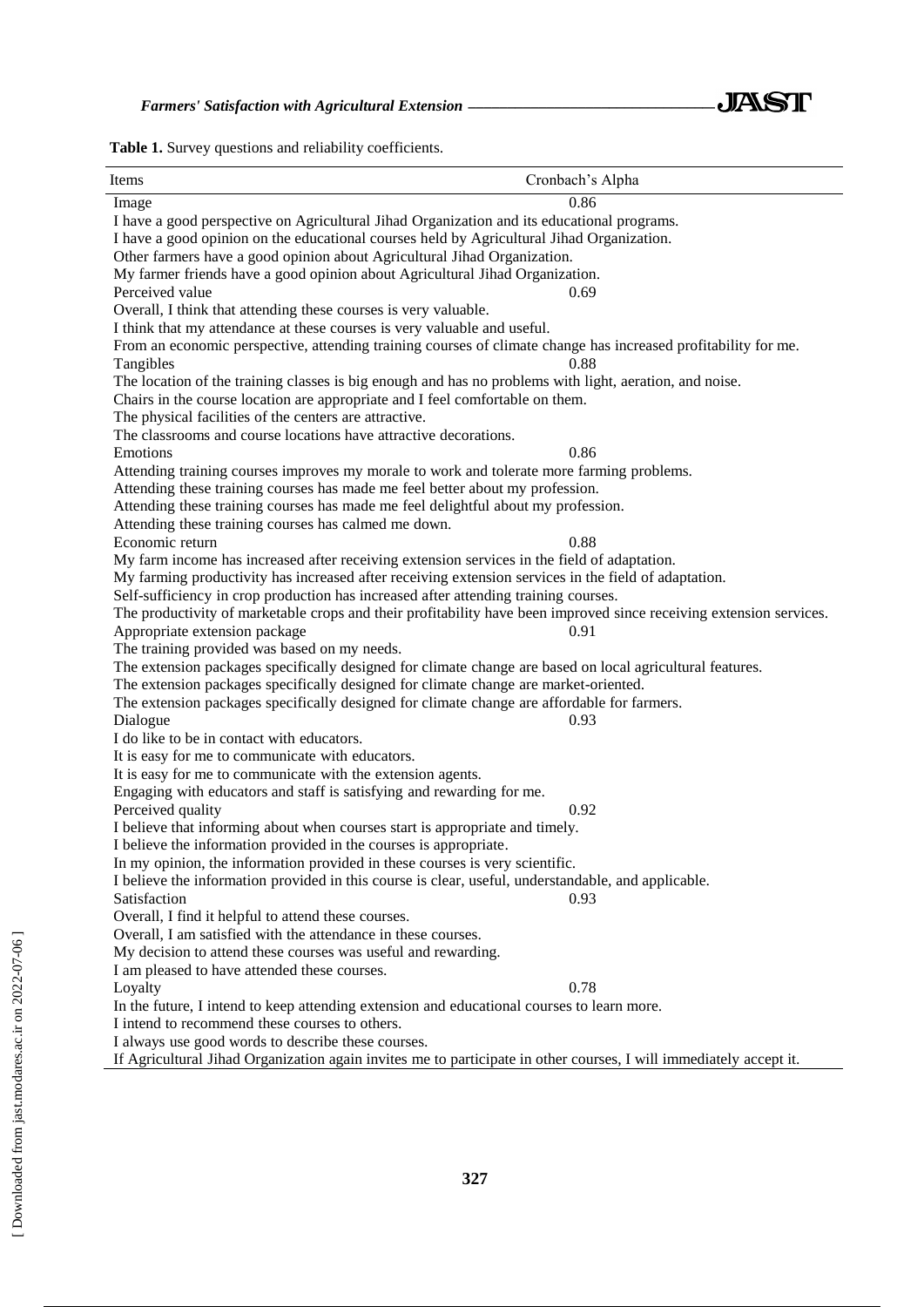|                              |                | Frequency | Percent |
|------------------------------|----------------|-----------|---------|
| Gender                       | Female         | 24        | 16      |
|                              | Male           | 125       | 83.33   |
|                              | No response    |           | 0.66    |
| Second job (non-farming job) | Yes            | 68        | 45.33   |
|                              | N <sub>0</sub> | 81        | 54      |
|                              | No response    |           | 0.66    |
| Cooperative member?          | Yes            | 73        | 48.67   |
|                              | N <sub>0</sub> | 73        | 48.67   |
|                              | No response    | 4         | 2.66    |

**Table 2.** Descriptive analysis of socioeconomic variables.

packages, dialogue and loyalty were 3.52, 3.48, 3.50, 3.21, 3.61, 3.27, 3.34, 3.72, and 3.70, respectively (Table 3).

The relationship between the variables was checked by the Pearson correlation test. As is evident in Table 4, satisfaction had a positive and significant relationship with image ( $r= 0.66$ ), perceived value ( $r= 0.69$ ), tangibles  $(r= 0.53)$ , emotions  $(r= 0.63)$ , perceived economic return  $(r= 0.58)$ , Appropriate extension packages  $(r= 0.54)$ , Dialogue  $(r= 0.50)$ , loyalty  $(r= 0.71)$ , and perceived quality  $(r= 0.68)$ . Also, loyalty and dialogue exhibited a significant correlation with all research variables.

#### **Structural Equation Modeling**

The conceptual model of the research was examined by Structural Equation Modeling (SEM) in the AMOS20 software package.

**Table 3.** Descriptive analysis of variables.

Before assessing the relationships of the variables based on the structural models using the measurement model, the convergent and discriminant validities of the research instruments were checked by maximum likelihood estimation. Convergent validity was checked by calculating the Average Variance Extracted (AVE) and Composite Reliability (CR). The results of AVE showed that it was over 0.5 for all the constructs, except for perceived value for which it was very close to the threshold value 0.5 (Table 1). Also, the CR values were calculated to be greater than 0.7 for all the constructs (Table 1).

As to construct validity, three indicators need to be assessed: standardized factor loadings, AVE, and CR.

The AVE of constructs is commonly used to examine the convergent validity of the measurement scales. When AVEs are greater than 0.5, the convergent validity of the studied constructs is achieved (Hair *et* 

| Variables                     | Min | Max | Mean | Sd   |
|-------------------------------|-----|-----|------|------|
| Satisfaction                  |     |     | 3.71 | 0.64 |
| Loyalty                       |     |     | 3.70 | 0.78 |
| Image                         |     |     | 3.52 | 0.80 |
| Expectations                  |     |     | 3.52 | 0.77 |
| Perceived value               |     |     | 3.48 | 0.61 |
| Perceived quality             |     |     | 3.50 | 0.65 |
| Tangibles                     |     |     | 3.21 | 0.74 |
| Emotion                       |     |     | 3.61 | 0.75 |
| Economic return               |     |     | 3.27 | 0.69 |
| Appropriate extension package |     |     | 3.34 | 0.72 |
| Dialogue                      |     |     | 3.72 | 0.68 |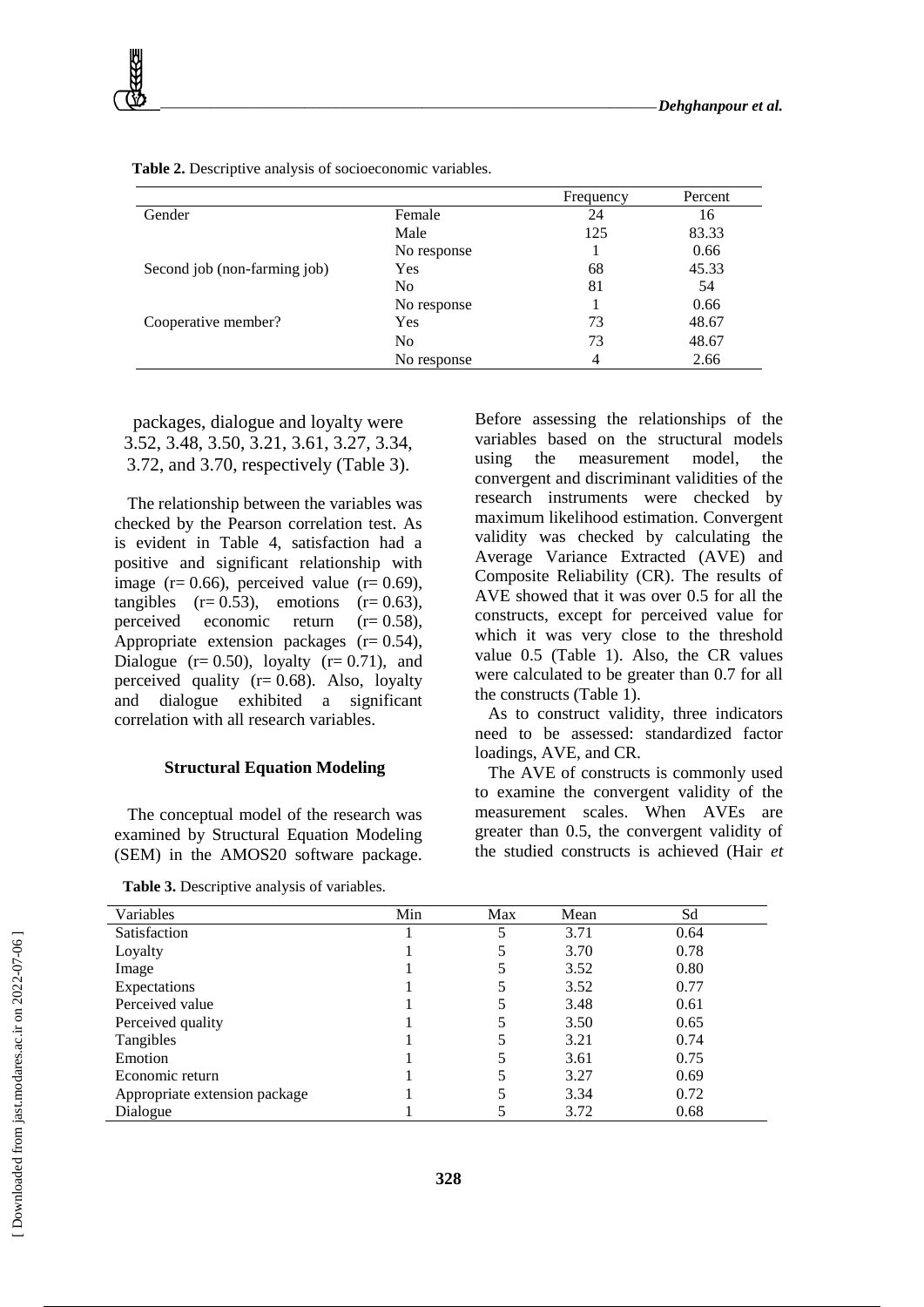|                          | Correlation coefficients between constructs |                    |           |          |                    |                        |                  |          |                      |              |
|--------------------------|---------------------------------------------|--------------------|-----------|----------|--------------------|------------------------|------------------|----------|----------------------|--------------|
|                          | Image                                       | Perceived<br>value | tangibles | Emotion  | Economic<br>return | Appropriate<br>package | Dialogue         | Loyalty  | Perceived<br>Quality | Satisfaction |
| Image                    | 0.74                                        |                    |           |          |                    |                        |                  |          |                      |              |
| Perceived value          | $0.47**$                                    | 0.69               |           |          |                    |                        |                  |          |                      |              |
| tangibles                | $0.31**$                                    | $0.44**$           | 0.79      |          |                    |                        |                  |          |                      |              |
| Emotion                  | $0.39**$                                    | $0.39**$           | $0.55**$  | 0.74     |                    |                        |                  |          |                      |              |
| Economic return          | $0.36**$                                    | $0.48**$           | $0.44**$  | $0.56**$ | 0.77               |                        |                  |          |                      |              |
| Appropriate<br>extension | $0.49**$                                    | $0.54**$           | $0.56**$  | $0.54**$ | $0.70**$           | 0.74                   |                  |          |                      |              |
| package                  | $0.39**$                                    | $0.38**$           | $0.41**$  | $0.46**$ | $0.58**$           | $0.55**$               |                  |          |                      |              |
| Dialogue                 |                                             | $0.60**$           | $0.51**$  | $0.66**$ | $0.48**$           | $0.50**$               | 0.74<br>$0.57**$ | .83      |                      |              |
| Loyalty                  | $0.55**$                                    |                    |           |          |                    |                        |                  |          |                      |              |
| Perceived Quality        | $0.45**$                                    | $0.41**$           | $0.73**$  | $0.67**$ | $0.56**$           | $0.55**$               | $0.57**$         | $0.62**$ | .78                  |              |
| Satisfaction             | $0.66**$                                    | $0.69**$           | $0.53**$  | $0.53**$ | $0.63**$           | $0.58**$               | $0.54**$         | $0.50**$ | $0.68**$             | .87          |
| <b>AVE</b>               | 0.554                                       | 0.481              | 0.636     | 0.569    | 0.608              | 0.569                  | 0.550            | 0.697    | 0.614                | 0.763        |
| <b>CR</b>                | 0.860                                       | 0.735              | 0.924     | 0.866    | 0.885              | 0.912                  | 0.904            | 0.948    | 0.905                | 0.906        |

**Table 4.** Correlation and indicators of convergent validity. *<sup>a</sup>*

<sup>*a*</sup> Bolded elements indicate the square root of AVE; \*\* Significant values at the 0.01 level.

*al*., 2010; Fornell and Larcker, 1981). Table 3 reveals that all AVEs are greater than 0.5 (except for perceived value, for which it was very close to the threshold value 0.5). In addition, the other respective indicators (i.e. CR and factor loadings) are at acceptable levels, implying acceptable convergent validity.

#### **Overall, the results showed that the research instrument had acceptable convergent validity.**

With respect to the discriminant validity, it was revealed that the square of the correlation coefficient between the research constructs on a pairwise basis was smaller than the AVE for the individual latent variables, so, the research instrument had good discriminant validity. According to Table 4, the correlation coefficients were significant between all latent variables of the study in the context of the measurement models; consequently, the research instrument had logical validity. In addition, the results of the fit of the model by the

goodness-of-fit indices showed that the conceptual model of the research was at an acceptable level of fit (Table 5).

After the measurement model was implemented, SEM was performed. The results for the fit of the conceptual model's structural equations showed that the ratio of  $\chi^2$  to degrees of freedom was 2.195 and the root mean square error of approximation (RMSEA) was 0.090. Therefore, it can be drawn that the model had acceptable fitness (Table 3). Table 4 presents the total standard impacts and standard direct and indirect impacts of the variables in the conceptual model of satisfaction. As is evident in Table 6 and Figure 2, satisfaction is positively, directly and significantly influenced by the variables of perceived value (Beta= 0.63, P< 0.001), image (Beta= 0.38, P< 0.001), perceived economic return (Beta= 0.36, P< 0.001), Appropriate extension packages (Beta= 0.65, P< 0.001), emotions (Beta= 0.28, P< 0.001), and Tangibles (Beta= 0.30, P< 0.001). Also, the variable of satisfaction has a direct, positive and significant effect on dialogue (Beta= 0.55, P< 0.001) and loyalty (Beta=  $0.55$ , P<  $0.001$ ), and the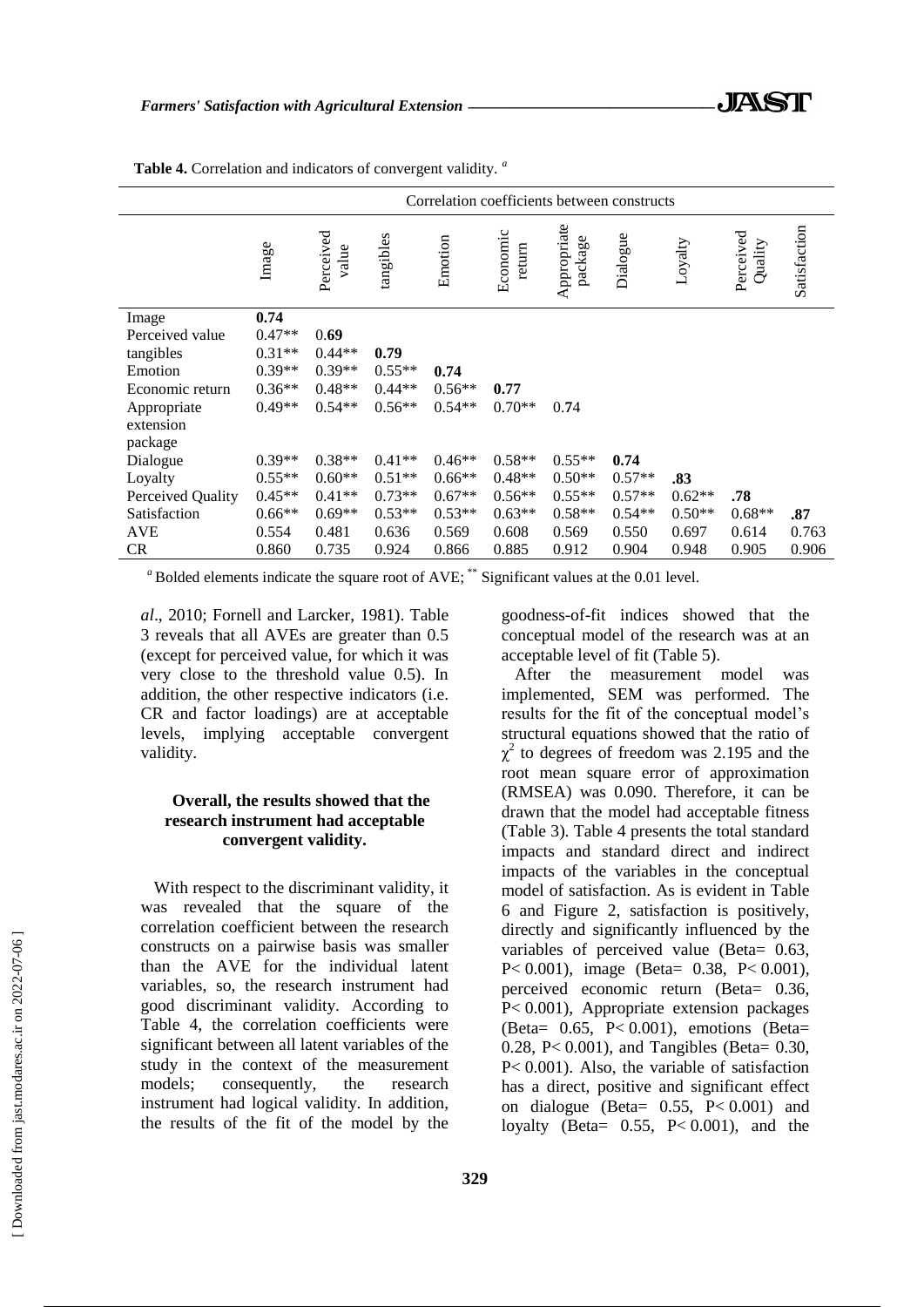|                                            | Measurment<br>model | Structural model Recommended | value       |
|--------------------------------------------|---------------------|------------------------------|-------------|
| Goodness of Fit Index (GFI)                | 0.625               | 0.622                        | 0.9<        |
| GFI Adjusted for degrees of freedom (AGFI) | 0.574               | 0.576                        | 0.9<        |
| Cmin/DF                                    | 2.168               | 2.195                        | $\leq$ 3    |
| RMSEA estimate                             | 0.089               | 0.090                        | ${}_{0.08}$ |
| Comparative fit index                      | 0.814               | 0.807                        | 0.9<        |
| Incremental Fit Index (IFI)                | 0.817               | 0.810                        | 0.9<        |

**Table 5**. Fitness Indicators of Measurement and structural model.



**Figure 2.** Results of structural equation modeling.

|  |  |  |  | Table 6. The results of the hypotheses. |
|--|--|--|--|-----------------------------------------|
|--|--|--|--|-----------------------------------------|

|                 |                                                | β value  | Conclusion |
|-----------------|------------------------------------------------|----------|------------|
| H1              | $tangibles \rightarrow Satisfactor$            | $0.29**$ | Supported  |
| H <sub>2</sub>  | $Image \rightarrow S$ atisfaction              | $0.38**$ | Supported  |
| H <sub>3</sub>  | Appropriate package $\rightarrow$ Satisfaction | $0.65**$ | Supported  |
| H4              | Perceived value $\rightarrow$ Satisfaction     | $0.63**$ | Supported  |
| H <sub>5</sub>  | Perceived quality $\rightarrow$ Satisfaction   | $-0.19$  | Rejected   |
| H6              | Economic return $\rightarrow$ Satisfaction     | $0.36**$ | Supported  |
| H7              | $Emotion \rightarrow Satisfactor$              | $0.28**$ | Supported  |
| H8              | Satisfaction $\rightarrow$ Dialogue            | $0.55**$ | Supported  |
| H9              | Satisfaction $\rightarrow$ Loyalty             | $0.55**$ | Supported  |
| H <sub>10</sub> | Dialogue $\rightarrow$ Loyalty                 | $0.40**$ | Supported  |

\*\* Significant values at the 0.01 level.

variable of dialogue influences loyalty positively and significantly, so, dialogue has an indirect and significant effect on loyalty, too. Finally, the conceptual model of satisfaction predicted 96 percent of the variance in satisfaction. It also accounted for 31 percent of the variance in dialogue and 71 percent of the variance in loyalty. Table 7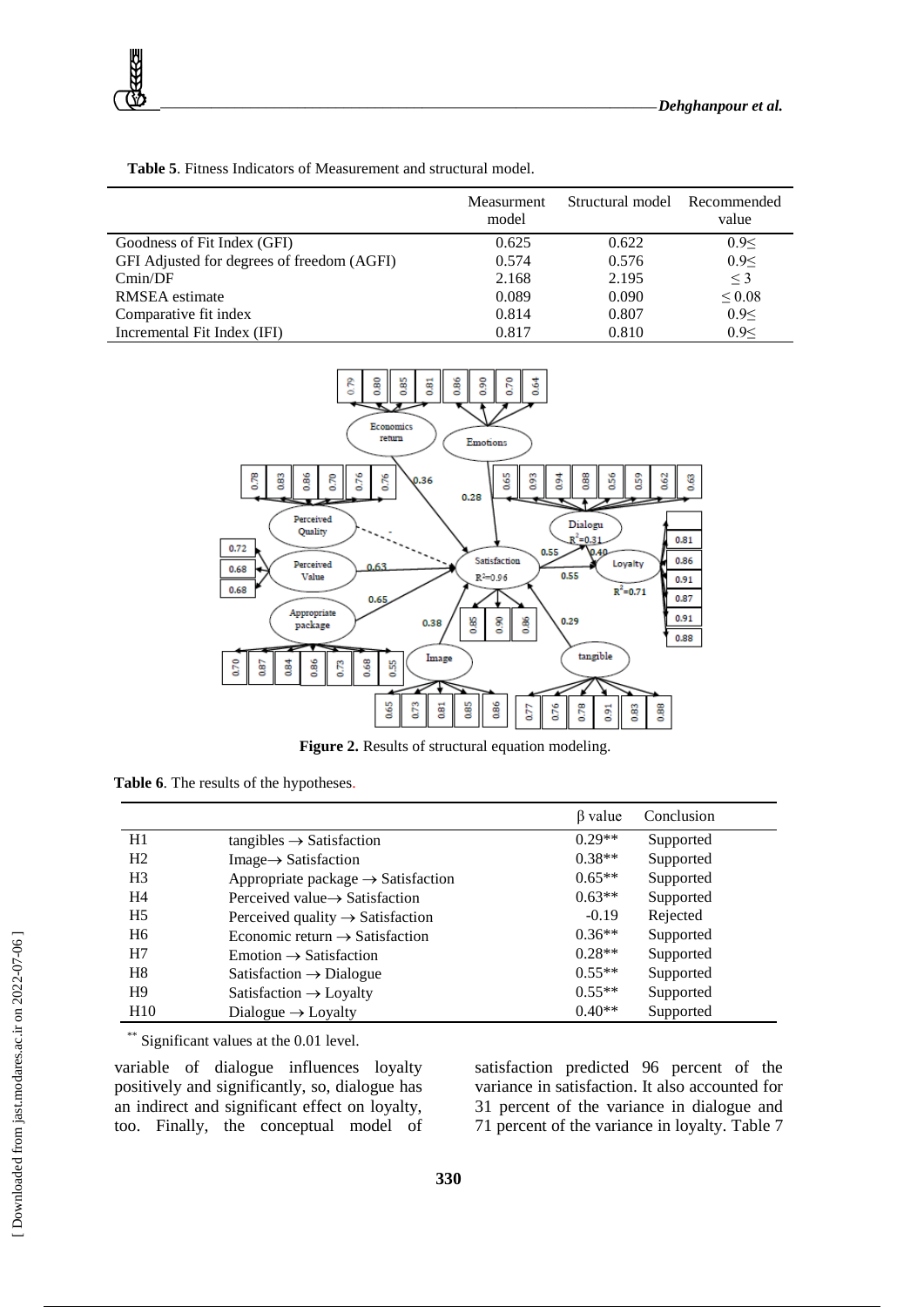|              | Image                    | Perceived<br>value            | Tangibles                | Emotion | Economic<br>return          | Appropriate<br>package   | Perceived<br>quality | Satisfaction | Dialogue |
|--------------|--------------------------|-------------------------------|--------------------------|---------|-----------------------------|--------------------------|----------------------|--------------|----------|
|              |                          |                               |                          |         | Standardized direct effects |                          |                      |              |          |
| Satisfaction | 0.38                     | 0.62                          | 0.29                     | 0.27    | 0.35                        | 0.65                     | $-0.19$              |              |          |
| Dialogue     | $\overline{\phantom{a}}$ | $\overline{\phantom{0}}$      | $\overline{\phantom{0}}$ | -       | $\blacksquare$              | $\overline{\phantom{a}}$ |                      | 0.55         |          |
| Loyalty      |                          |                               |                          |         | -                           | $\overline{\phantom{a}}$ |                      | 0.55         | 0.40     |
|              |                          | Standardized indirect effects |                          |         |                             |                          |                      |              |          |
| Satisfaction |                          |                               | $\overline{\phantom{0}}$ |         |                             | -                        |                      |              |          |
| Dialogue     | 0.21                     | 0.34                          | 0.16                     | 0.15    | 0.19                        | 0.36                     | $-0.10$              |              |          |
| Loyalty      | 0.29                     | 0.48                          | 0.22                     | 0.21    | 0.27                        | 0.50                     | $-0.15$              | 0.22         |          |
|              |                          |                               |                          |         | Standardized total effects  |                          |                      |              |          |
| Satisfaction | 0.38                     | 0.62                          | 0.29                     | 0.27    | 0.35                        | 0.65                     | $-0.19$              |              |          |
| Dialogue     | 0.21                     | 0.34                          | 0.16                     | 0.15    | 0.19                        | 0.36                     | $-0.10$              | 0.55         |          |
| Loyalty      | 0.29                     | 0.48                          | 0.22                     | 0.21    | 0.27                        | 0.50                     | $-0.15$              | 0.77         | 0.40     |

**Table 7**. Total, direct and indirect Standardized impacts.

briefly presents the results for the research hypotheses.

#### **DISCUSSION**

Satisfaction with extension and educational programs is an instrument to check the effectiveness of these programs. Evidence confirms that agricultural extension and education program's performance is low. This raises questions about its effectiveness. Farmers' satisfaction is considered to be an important indicator of effectiveness, which has become the leading target of scientific research and policy agenda. Client satisfaction evaluations can address the reliability and responsiveness of services or the willingness of providers to meet clients' needs. Evaluating the satisfaction rate of farmers is highly important for a number of reasons. First, the farmers are the intended beneficiaries of the program and thus they should have the right to judge its performance. Second, as end users, the farmers have personal experiences with the program that are not shared by nonusers. Third, the sustainability of the program ultimately depends on the willingness of the farmers to continue participating in it, which is a reflection of their satisfaction.

The contributions of thise research are the adaptation of customer satisfaction models to extension-educational programs and the use of broader variables in addition to the variables of satisfaction indicators. Past studies have not paid enough attention to farmers' satisfaction with agricultural extension programs in Iran. Therefore, this study examined agricultural extension program users' overall satisfaction with the extension service and identified the relationship between level of satisfaction and loyalty, and other variables. In this respect, exploring the factors influencing satisfaction with these programs can help planners and policymakers in the agriculture sector in general, and in agricultural extension in particular, to promote the quality of extension and educational programs.

The results confirmed hypothesis 1 (H1) as to the effect of tangibles on satisfaction. Therefore, the tangibles of extension and educational programs including educational equipment and facilities and educators' and staff's conduct and appearance influence satisfaction. This is in agreement with other studies (e.g. Yazdanpanah *et al*., 2013; Mamun-Ur-Rashid *et al*., 2018). Therefore, improving the quality of materials and equipment used in extension and educational programs and the attire of educators and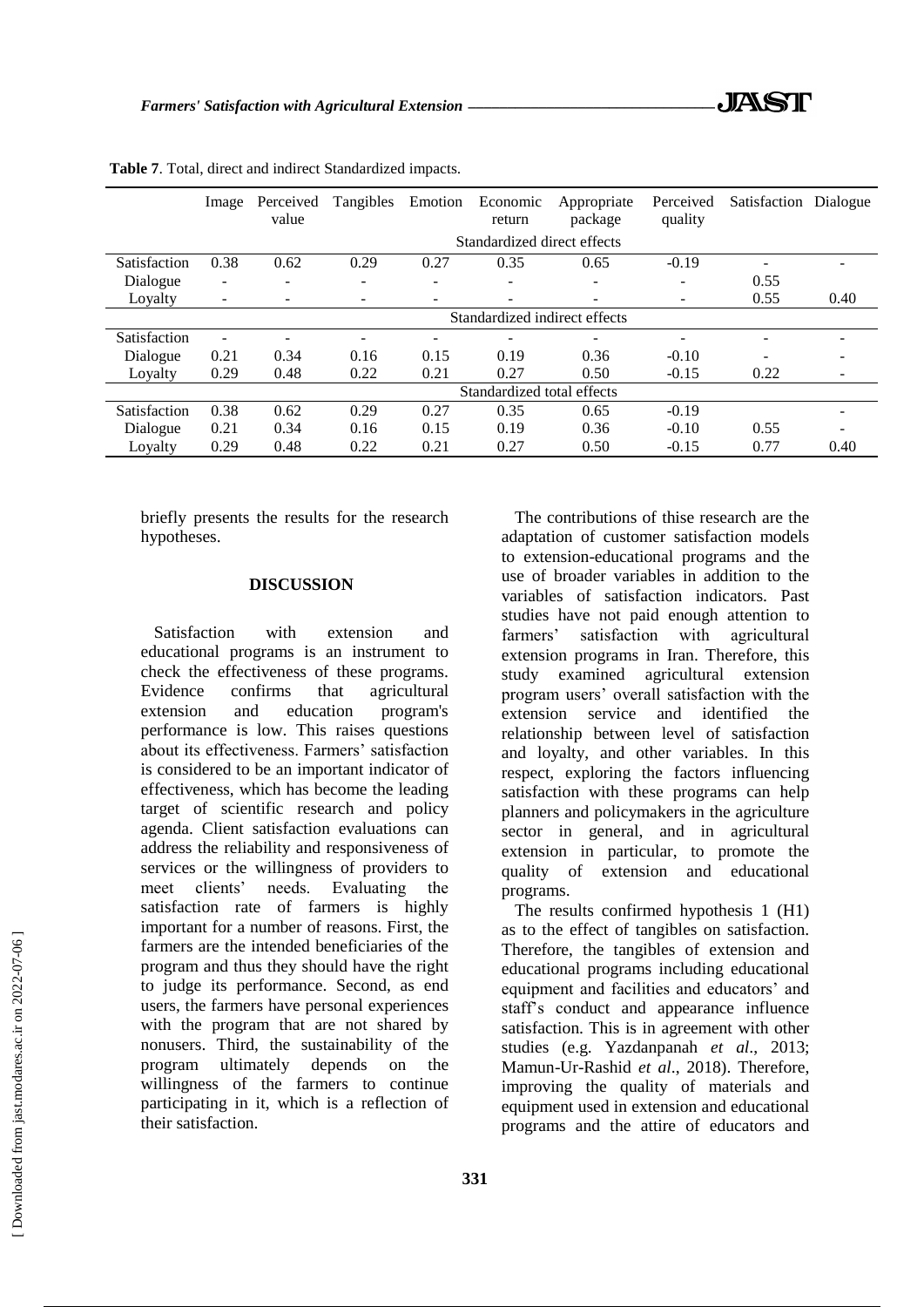staff can be effective in increasing the audiences' satisfaction with these programs.

H2 was confirmed by the results. Accordingly, image of extension and educational programs affects satisfaction. In other words, the respondents who had a positive perspective on the extension and educational programs and perceived them to be useful and beneficial were more satisfied with them. Likewise, Hassan *et al*. (2019) and Kuo and Ye (2009) showed that corporate image affected satisfaction with educational courses significantly. Johnson *et al*. (2001) has supported this idea. To improve the image of organizations and agricultural service centers, it is recommended to announce their achievements in public media through news programs and documentaries.

It was found that H3 was correct. Appropriate extension and educational packages in extension and educational programs affect satisfaction. Similar results were reported by Elias *et al*. (2016). From a policy perspective, there is a need for the extension and educational packages to be in accordance with the supply and demand in the market. These services should aim to enhance farming profits by ensuring cooperation and satisfaction, which will foster loyalty for attendance in these programs. Extension services should include diverse technologies as to climate change, which matches the specific needs of farmers.

Also, evidence supported H4. In other words, it was found that perceived value of extension and educational programs was influential in satisfaction. This is consistent with the results of Hult *et al*. (2019) but inconsistent with the results of El-Adly (2019). Perceived value refers to the usefulness of educational programs with respect to the time and endeavor spent on them and their economic profitability. Thus, it is recommended to develop short-term and concise educational programs that are based on the most essential issues of adaptation and reduction of climate change impacts. They need to be held as close to farmers as possible too. In addition, when presenting

adaptation options in these courses, it is recommended to explain the economic profitability of the options to the farmers.

The results refuted H5. Therefore, unlike what was expected, perceived quality has no significant impact on satisfaction. This is not in agreement with the results of Hassan *et al*. (2019) and Kuo and Ye (2009). It can be said that no matter how optimal the quality of a training course is, if it cannot satisfy farmers' needs, profitability, and the other factors influencing satisfaction, it cannot ensure farmers' satisfaction. Perceived quality is an intangible, overall feeling about extension programs. However, it usually will be based on underlying dimensions that include characteristics of the agricultural extension programs to which the programs are attached such as clear, useful, understandable, and applicable. Perceived quality cannot necessarily be objectively determined, in part because it is a perception and because judgments about what is important to customers are involved. It seems that tangible factors affect farmers' satisfaction more than intangible factors.

H6, hypothesizing the significant effect of perceived economic return of extension and educational programs on satisfaction, was supported. In other words, the more profitable an individual perceives a training course, the more satisfied he or she will be with the program. It seems that the prerequisite for the profitability of extension and educational programs is the feasibility of their fulfillment by farmers. Therefore, if the programs present materials on adaptation skills and modern agricultural practices, they will meet their satisfaction to a greater extent. These findings are consistent with the results of Elias *et al*. (2016).

H7 was confirmed. Emotion with the least impact in terms of importance is the last factor that affects people's satisfaction. In fact, positive feeling about extension and educational programs influences satisfaction. In this respect, creating a fresh and active atmosphere during training courses and classes fosters a positive feeling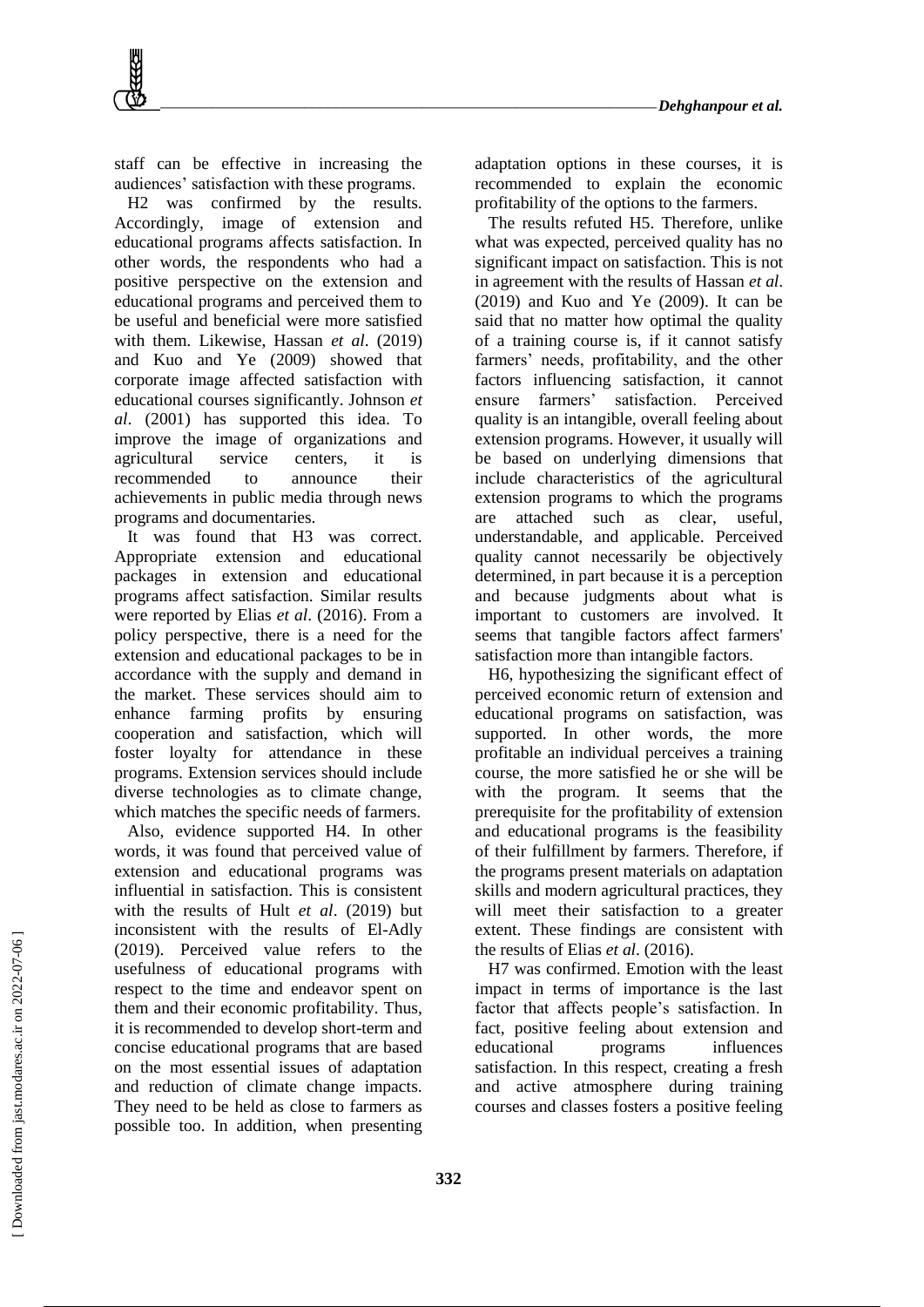and satisfaction with the attendance in the programs.

The findings supported H8, H9, and H10. Accordingly, people who are more satisfied with extension and educational programs are usually more willing to talk about them. They are also more loyal to these programs and are interested in taking part in them again. Also, satisfaction affects loyalty. This is consistent with the results of Hassan *et al*. (2019). Furthermore, dialogue affects loyalty directly. Therefore, satisfaction can affect loyalty to extension and educational programs both directly and indirectly.

Farmers' loyalty to the agricultural extension program, as an index of success (Rahimi and Yazdanpanah, 2014), is not only determined by a satisfaction with agricultural extension, but is also determined indirectly by the emotion, economic return, perceived value, appropriate package, images, and tangibles.

In rural areas, particularly in developing countries, local relationships and interactions between people are still very influential and, as a result, farmers' satisfaction and loyalty are very important for agricultural extension programs. One farmer's positive experience with an agricultural extension program, for instance, can be disseminated among many potential extension clients and other farmers, which may not be the case in other environments. Thus, understanding the factors that influence farmers' satisfaction is of great importance to extension organizations.

#### **CONCLUSIONS**

Research findings revealed that the proposed conceptual model of the research was very robust in predicting satisfaction and loyalty to extension and educational programs. Therefore, it predicted a great part of satisfaction and loyalty. Based on the findings, all independent variables, except perceived quality, influence satisfaction significantly.From a practical point of view, the present study provides a justification for using tangible characteristics, images, economic return, Agriculture appropriate package, and perceived value in policy and decisionmaking that seeks to encourage farmers to use agricultural extension programs.

#### **REFERENCES**

- 1. Agwu, A. E. and Adeniran, A. A. 2009. Sources of Agricultural Information Used by Arable Crop Farmers in Isale Osun Farm Settlement, Osogbo Local Government Area of Osun State*. J. Agric. Ext.,* **13(1).**
- 2. Ajami, M. P., Elola, L. N. and Pastor, J. 2018. Validation and Improvement of the European Customer Satisfaction Index for the Spanish Wine Sector. *Total Qual. Manage* , **30(2):** 133-152
- 3. Albore, A. 2018. Review on Role and Challenges of Agricultural Extension Service on Farm Productivity in Ethiopia. *Int. J. Agric. Edu. Ext,* **4(1):** 93-100.
- 4. Alini, M., Mirzaei, A. and Nahavand, S. 2012. Satisfaction of Farmers of the Farmers House from Extension-Education Courses Held. *Life Sci. J.,* **9(3):** 1209-1215.
- 5. Anang, B. T., Bäckman, S. and Sipiläinen, T. 2020. Adoption and Income Effects of Aagricultural Extension in Northern Ghana. *Sci. Afr.,* **7:** e00219.
- 6. Anderson, E. W., Fornell, C. and Lehmann, D. R. 1994. Customer Satisfaction, Market Share, and Profitability: Findings from Sweden. *J. of Mark.*, **58(3):** 53-66.
- 7. Andreassen, T. W. and Lindestad, B. 1998. The Effect of Corporate Image in the Formation of Customer Loyalty. *J. Serv. Res*, **1(1):** 82-92.
- 8. Ao, Y., Li, J., Wang, Y., Liu, C. and Xu, S. 2017. Farmers' Satisfaction of Rural Facilities and Its Influencing Indicators: A Case Study of Sichuan, China. *Math. Probl. Eng.*, **(11):** 1-12
- 9. Azadi, Y., Yazdanpanah, M., Forouzani, M. and Mahmoudi, H. 2019. Farmers' Adaptation Choices to Climate Change: A Case Study of Wheat Growers in Western Iran. *J. Water Clim. Change*, **10(1):** 102- 116.
- 10. Chatzigeorgiou, C., Christou, E., Kassianidis, P. and Sigala, M. 2009. Examining the Relationship between

 [\[ Downloaded from jast.modares.ac.ir on 2](https://jast.modares.ac.ir/article-23-41193-en.html)022-07-06 ] Downloaded from jast.modares.ac.ir on 2022-07-06]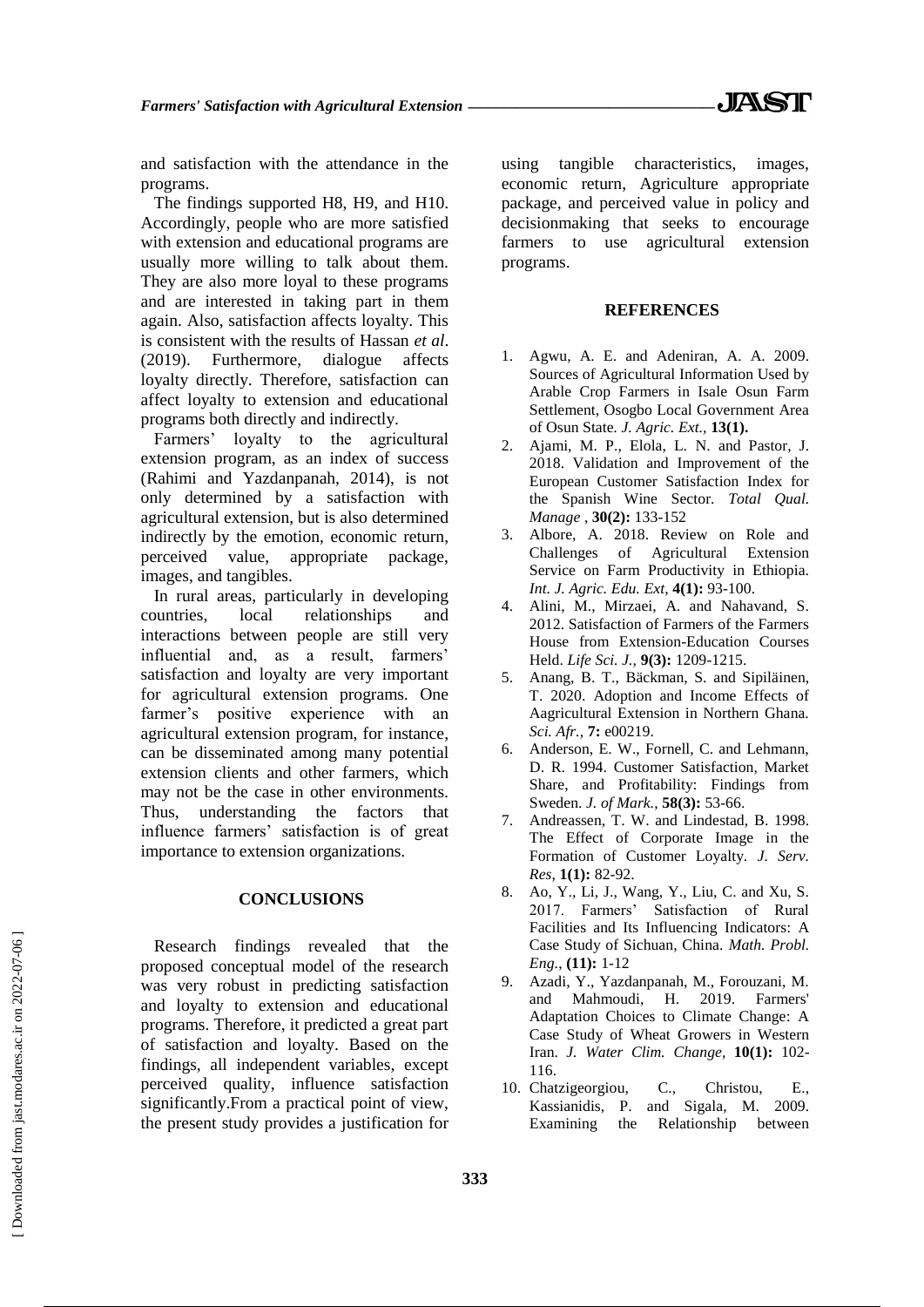Emotions, Customer Satisfaction and Future Behavioral Intentions in Agrotourism. *[Tourismos,](https://www.researchgate.net/journal/Tourismos-1790-8418)* **4(4):** 145-161.

- 11. Ciavolino, E. and Dahlgaard, J. J. 2007. ECSI–Customer Satisfaction Modelling and Analysis: A Case Study. *Total Qual. Manage.*, **18(5):** 545-554.
- 12. Douglas, J., McClelland, R. and Davies, J. 2008. The Development of a Conceptual Model of Student Satisfaction with Their Experience in Higher Education. *Qual. Assur. Educ.*, **16(1):** 19-35.
- 13. El-Adly, M. I. 2019. Modelling the Relationship between Hotel Perceived Value, Customer Satisfaction, and Customer Loyalty. *J. Retail. Consum. Serv.*, **50:** 322- 332.
- 14. Elias, A., Nohmi, M. and Yasunobu, K. 2016. Farmers' Satisfaction with Agricultural Extension Service and Its Influencing Factors: A Case Study in North West Ethiopia. *J. Agr. Sci. Tech.*, **18(1):** 39- 53.
- 15. Elias, A., Nohmi, M., Yasunobu, K. and Ishida, A. 2015. Does Gender Division of Labour Matters for the Differences in Access to Agricultural Extension Services? A Case Study in North West Ethiopia. *J. Agric. Sci*., **7(1):** 138–147.
- 16. Fornell, C. 1992. A National Customer Satisfaction Barometer: The Swedish Experience. *J. Mark.*, **56(1):** 6-21.
- 17. Fornell, C., Johnson, M. D., Anderson, E. W., Cha, J. and Bryant, B. E. 1996. The American Customer Satisfaction Index: Nature, Purpose, and Findings. *J. Mark.*, **60(4):** 7-18.
- 18. Fornell, C., Larcker, D. F., Evaluating Structural Equations Models with Unobservable and Measurement Error, *J. Market. Res.*, **18:** 39–50.
- 19. Hair, J. F. J., Black, W. C., Babin, B. J., Anderson, R. E., Multivariate Data Analysis, Seventh Ed. Prentice Hall, Upper Saddle River, NJ, 2010
- 20. Hall, A., Turner, L., and Kilpatrick, S. 2019. Using the Theory of Planned Behaviour Framework to Understand Tasmanian Dairy Farmer Engagement with Extension Activities to Inform Future Delivery. *J. Agric. Edu. Ext.*, **25(3):** 195-210.
- 21. Hassan, S., Shamsudin, M. F., and Mustapha, I. 2019. The Effect of Service Quality and Corporate Image on Student Satisfaction and Loyalty in TVET Higher

Learning Institutes (HLIs). *J. Tech. Edu. Train*, **11(4).**

- 22. Hult, G. T. M., Sharma, P. N., Morgeson III, F. V. and Zhang, Y. 2019. Antecedents and Consequences of Customer Satisfaction: Do They Differ across Online and Offline Purchases?. *J. Retail,* **95(1):** 10-23.
- 23. Johnson, M. D., Gustafsson, A., Andreassen, T. W., Lervik, L. and Cha, J. 2001. The Evolution and Future of National Customer Satisfaction Index Models. *J. Econ. Psy.*, **22(2):** 217-245.
- 24. Karimi, V., Karami, E., and Keshavarz, M. 2018. Climate Change and Agriculture: Impacts and Adaptive Responses in Iran. *J. Integ. Agric.*, **17(1):** 1-15.
- 25. Krejcie, R. V. and Morgan, D. W. 1970. Determining Sample Size for Research Activities. *Educ. Psych. Measur.*, **30(3):** 607-610.
- 26. Kuo, Y. K. and Ye, K. D. 2009. The Causal Relationship between Service Quality, Corporate Image and Adults' Learning Satisfaction and Loyalty: A Study of Professional Training Programmes in a Taiwanese Vocational Institute. *Total Qual. Manage*, **20(7):** 749-762.
- 27. Lam, S. Y., Shankar, V., Erramilli, M. K. and Murthy, B. 2004. Customer Value, Satisfaction, Loyalty, and Switching Costs: An Illustration from a Business-to-Business Service Context. *J. Acad. Mark. Sci*, *32*(3), 293-311.
- 28. Li, L., Liu, F. and Li, C. 2014. Customer Satisfaction Evaluation Method for Customized Product Development Using Entropy Weight and Analytic Hierarchy Process. *Comput. Ind. En,.* **77:** 80-87.
- 29. Lotfy, A, and Adeeb, N. 2016. Measuring Farmers' Satisfaction with the Services of Agricultural Service Providers in Minya and BeniSuef Governorates. *Rep. CARE Eva.*, **29:** 1-8.
- 30. Mamun-ur-Rashid, M., Gao, Q. and Alam, O. 2018. Service Quality of Public and Private Agricultural Extension Service Providers in Bangladesh. *J. Agric. Ext*., **22(2).**
- 31. Martensen, A., Gronholdt, L., and Kristensen, K. 2000. The Drivers of Customer Satisfaction and Loyalty: Cross-Industry Findings from Denmark. *Total Qual. Manage.*, **11(4-6):** 544-553.

 [\[ Downloaded from jast.modares.ac.ir on 2](https://jast.modares.ac.ir/article-23-41193-en.html)022-07-06 ] Downloaded from jast.modares.ac.ir on 2022-07-06]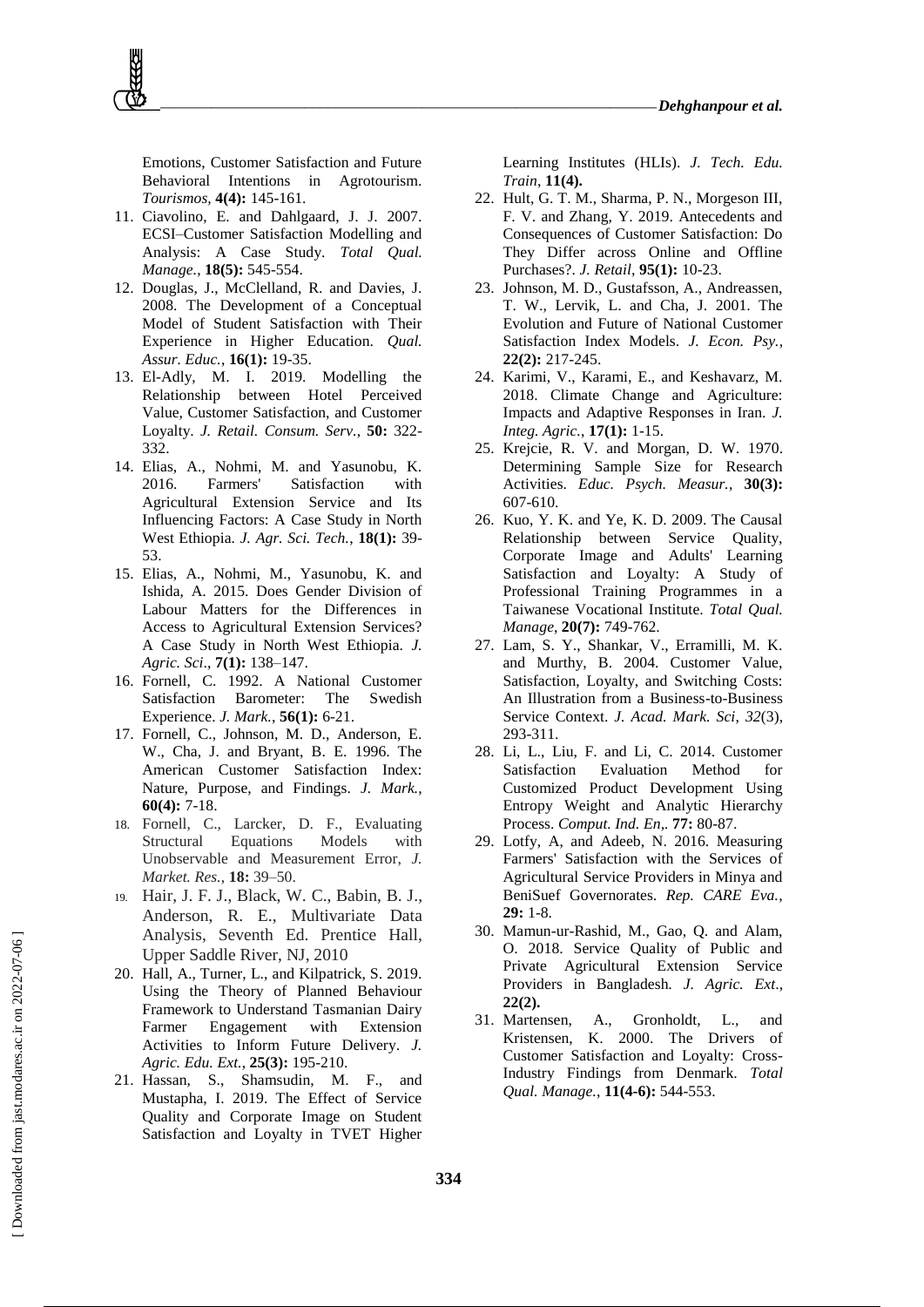- 32. Mutimba, J. K. 2014. Reflections on agricultural extension and extension policy in Africa. *S. Afr. J. Agric. Ext,* **42(1):** 15-26.
- 33. Niu, C. and Ragasa, C. 2018. Selective Attention and Information Loss in the Labto-Farm Knowledge Chain: The Case of Malawian Agricultural Extension Programs. *Agric. Syst.,* **165:** 147-163.
- 34. Oliver, R. L. 1999. Whence Consumer Loyalty? *J. Mark.*, **63:** 33-44.
- 35. O'Loughlin, C. and Coenders, G. 2002. Application of the European Customer Satisfaction Index to Postal Services. Structural Equation Models versus Partial Least Squares. Working Papers of the Department of Economics, University of Girona.
- 36. Onyeme, N. F. and Iwuchukwu, J. C. 2012. Responsiveness of Extension Workers to Climate Change in Anambra State, Nigeria. *J. Agric. Ext.*, **16(1):** 88-102.
- 37. Parasuraman, A., Zeithaml, V. A. and Berry, L. L. 1985. A Conceptual Model of Service Quality and Its Implications for Future Research. *J. Mark.*, **49(4):** 41-50.
- 38. Prokopy, L. S., Carlton, J. S., Arbuckle, J. G., Haigh, T., Lemos, M. C., Mase, A. S., Babin, N., Dunn. M., Andresen, J., Angel, J., M. Hart, C., and Power, R. 2015a. Extension′s Role in Disseminating Information about Climate Change to Agricultural Stakeholders in the United States. *Clim. Change,* **130(2):** 261-272.
- 39. Prokopy, L. S., Morton, L. W., Arbuckle Jr, J. G., Mase, A. S., and Wilke, A. K. 2015b. Agricultural Stakeholder Views on Climate Change: Implications for Conducting Research and Outreach. *Bull. Am. Meteorol. Soc.,* **96(2):** 181-190.
- 40. Raboca, H. M. 2006. Determinants of Customer Satisfaction and Service Quality-The Case of Romanian Public Services. *Transylv. Rev. Adm. Sci, 2***(16)**, 124-135.
- 41. Ragasa, C., Mazunda, J., 2018. The impact of agricultural extension services in the context of a heavily subsidized input system: The Case of Malawi. World Dev. **105:** 25– 47.
- *42.* Ragasa, C. and Niu, C., 2017. The State of Agricultural Extension and Advisory Services Provision in Malawi: Insights from Household and Community Surveys. International Food Policy Research Institute (IFPRI), Washington, DC.
- 43. Rahimi Feyzabad, F. and Yazdanpanah, M. 2014. Factors Affecting Continued Participation of Farmers in Agricultural Extension Training Classes in Aleshtar District, Iran. *J. Agri. Edu. Admin. Res.*, **33:** 56-72.
- 44. Rouzaneh, D., Yazdanpanah, M., and Jahromi, A. B. 2020. Evaluating Micro-Irrigation System Performance through Assessment of Farmers' Satisfaction: Implications for Adoption, Longevity, and Water Use Efficiency. *Agric. Water. Manag.,* **246:** 106655.
- 45. Sedghi, C., Javadin, S.r., Motalebi, D. Hosseini, J., and Yazdani, H.R 2009. Comparison Customer Satisfaction Indices and Finding a Model for Measurement Taxpayer Satisfaction. *Bus. Manag. J.,* **1(2):** 101-118.
- 46. Singh, I. and Grover, J. 2014. Role of Extension Agencies in Climate Change Related Adaptation Strategies. *Inter. J. Fa. Sci.*, **3(1)**: 143-155.
- 47. Tu, T., Lambert, C., Taylor, B. L., Lister, C. and Klein, A. 2011. *National Learner Satisfaction Survey: Adults in FE, Apprenticeship, Other LR and PCDL.* BIS Research Paper Number 17.
- 48. Wahyudi, D., Sulistiani, E., and Muhajat, M. H. 2019. The Impact of Farmer's Attitude and Perceived Quality to Farmer's Satisfaction and Its Effect on Brand Loyalty. *J. Res. Bus. Econ. Educ.,* **1(1):** 322907.
- 49. Yazdanpanah, M., and Feyzabad, F. R. 2017. Investigating Iranian Farmers' Satisfaction with Agricultural Extension Programs Using the American Customer Satisfaction Index. *J. Agric. Food. Inf.*, **18(2):** 123-135.
- 50. Yazdanpanah, M., Zamani, GH. and Rezaei Moghadam, K. 2009. Farmer's Satisfaction about Crop Insurance: Application of Path Analysis. Iran. *J. Agric. Econ. Devel. Res.,* **17:** 139–163.
- 51. Yazdanpanah, M., Zamani, G. H., Hochrainer-Stigler, S., Monfared, N. and Yaghoubi, J. 2013. Measuring Satisfaction of Crop Insurance, a Modified American Customer Satisfaction Model Approach Applied to Iranian Farmers. *Int. J. Disast. Risk Reduct.,* **5:** 19-27.
- 52. Zamani, Gh., Karami, E. and Yazdanpanah,M. 2009. Factors Effecting Farmers' Crop Insurance Satisfaction. *Iran. Agri. Ext. Edu. J.,* **4(2):** 53-66.